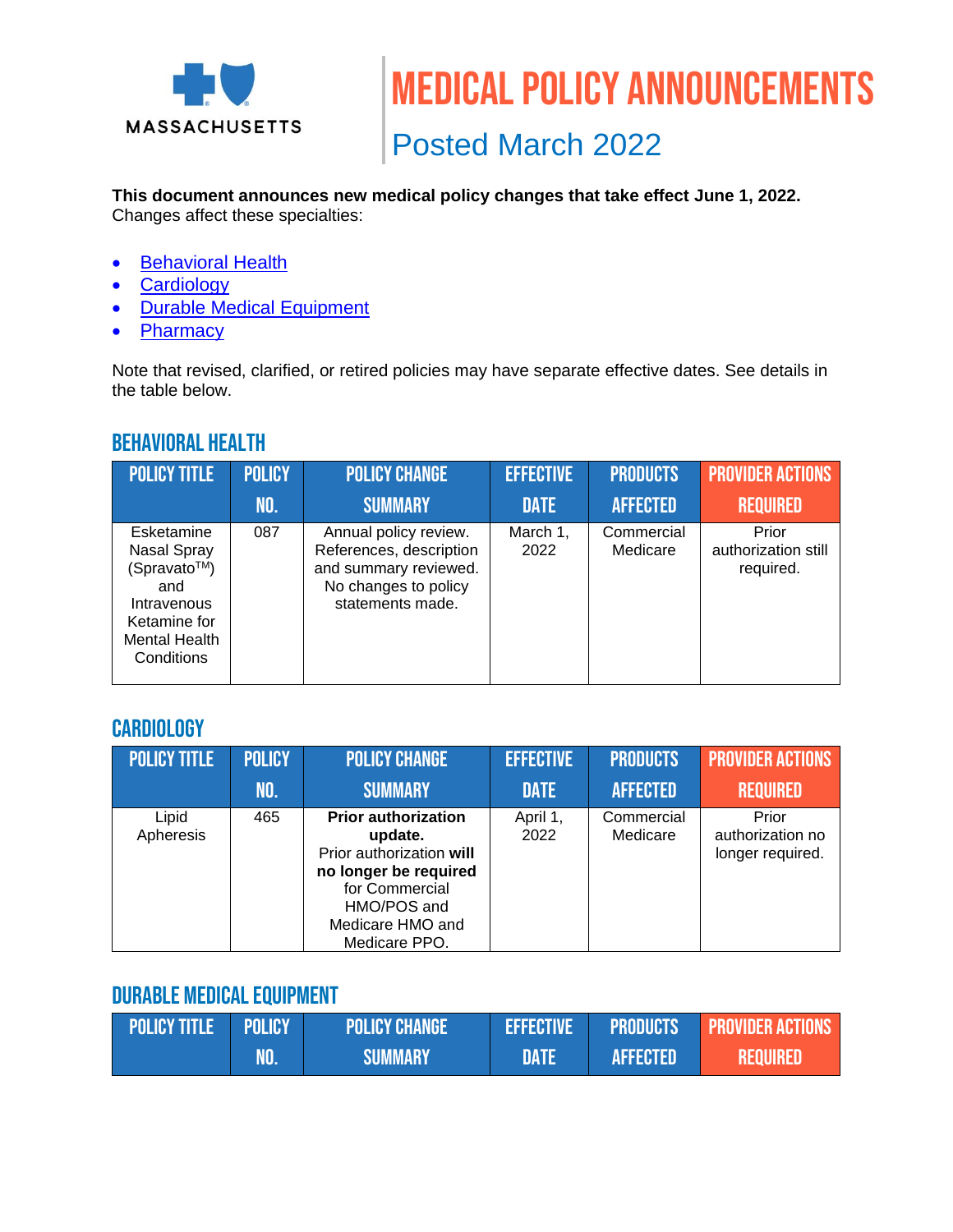| Continuous<br>407<br>Passive<br>Motion in the<br>Home Setting | Enforcement update.<br>Diagnoses codes<br>list added. New<br>diagnoses-to-CPT<br>codes edit<br>implemented. Policy<br>criteria unchanged. | April 1,<br>2022 | Commercial | No action<br>required. |
|---------------------------------------------------------------|-------------------------------------------------------------------------------------------------------------------------------------------|------------------|------------|------------------------|
|---------------------------------------------------------------|-------------------------------------------------------------------------------------------------------------------------------------------|------------------|------------|------------------------|

#### <span id="page-1-0"></span>**PHARMACY**

| <b>POLICY TITLE</b>                             | <b>POLICY</b> | <b>POLICY CHANGE</b>                                                                                      | <b>EFFECTIVE</b> | <b>PRODUCTS</b> | <b>PROVIDER ACTIONS</b>                                                                                     |
|-------------------------------------------------|---------------|-----------------------------------------------------------------------------------------------------------|------------------|-----------------|-------------------------------------------------------------------------------------------------------------|
|                                                 | <b>NO.</b>    | <b>SUMMARY</b>                                                                                            | <b>DATE</b>      | <b>AFFECTED</b> | <b>REQUIRED</b>                                                                                             |
| <b>Dificid</b><br>fidaxomicin                   | 700           | Policy is retired.                                                                                        | March 1,<br>2022 | Commercial      | Prior<br>authorization no<br>longer required.                                                               |
| Medicare<br>Advantage<br>Part B Step<br>Therapy | 020           | Avsola moved to Step 1<br>medication, which<br>means it will no longer<br>require prior<br>authorization. | April 1,<br>2022 | Medicare        | Providers will be<br>required to use<br>Avsola or<br>Inflectra prior to<br>use of Remicade<br>or Renflexis. |

### **New 2022 Category III CPT Codes**

**All** category III CPT Codes, including new 2022 codes, are **non-covered** unless they are explicitly described as "medically necessary" in a BCBSMA medical policy. To search for a particular code, click the following link:

#### <https://www.bluecrossma.org/medical-policies/>

and type the code in the search box on the page. Consult the coverage statement of any associated medical policy. *If there is no associated policy, the code is non-covered***.**

A full draft version of each policy is available only by request, to ordering participating clinician providers, one month prior to the effective date of the policy. To request draft policies, contact Medical Policy Administration at [ebr@bcbsma.com.](mailto:ebr@bcbsma.com)

#### **Definitions**

**Medically Necessary:** Procedure, services or supplies needed to diagnose or treat an illness, injury, condition, disease, or its symptoms and that meet accepted standards of medicine.

**Edits:** Blue Cross Blue Shield of Massachusetts uses edits to enforce medical policies. These system edits use CPT/HCPCS and ICD-10 diagnosis codes to ensure claims are processing according to the medical policy.

**Post Payment Review:** After a claim has been paid, Blue Cross Blue Shield of Massachusetts will review the paid claim and determine if the claim has been paid appropriately.

**Prior Authorization**: Certain inpatient and outpatient services are reviewed to determine if they are medically necessary and appropriate for the member. If the determination is made that the services are medically necessary, an approval—or authorization— is sent in writing to the member, primary care